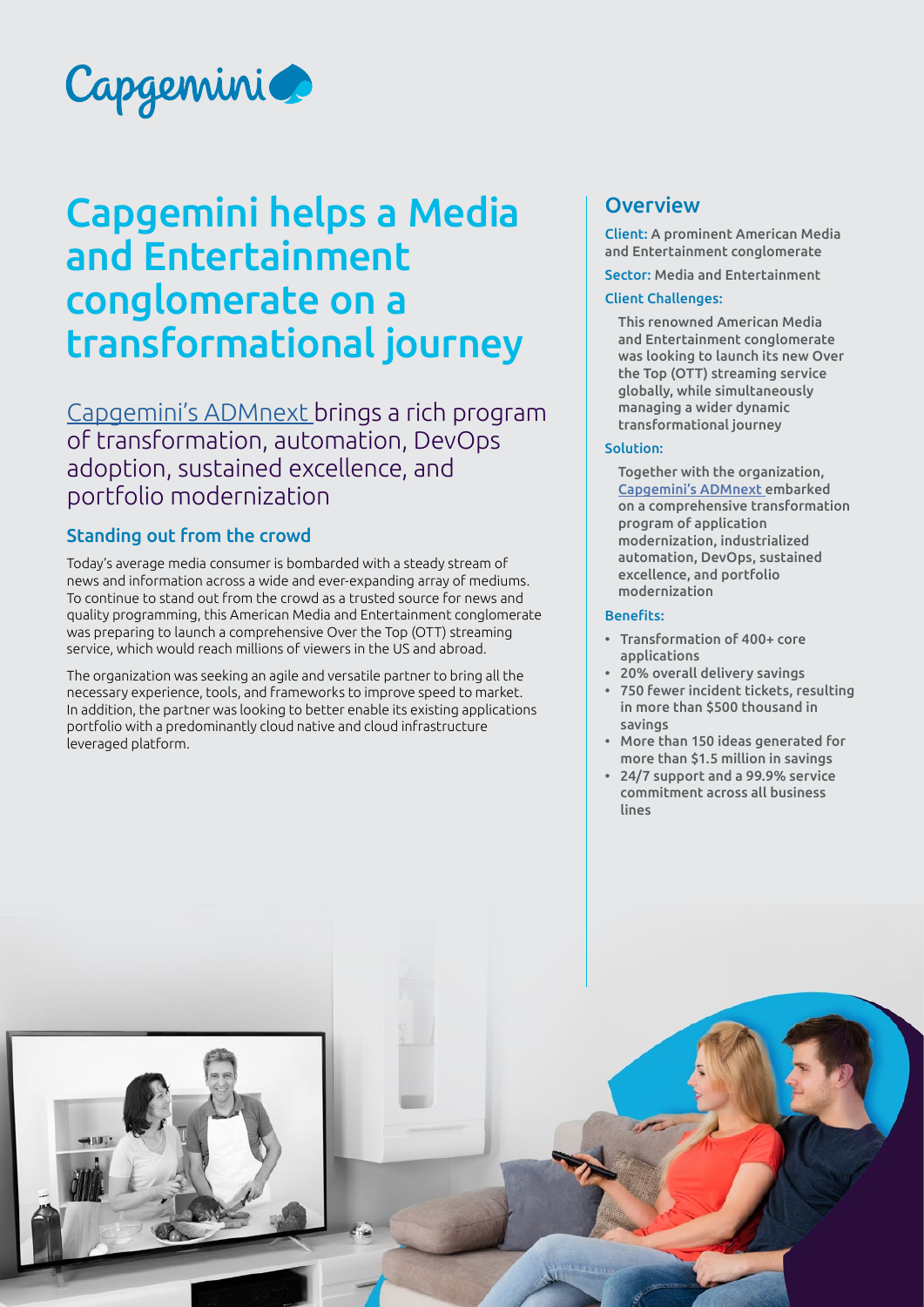Capgemini had already worked with this organization for over 15 years and, together, the partners had worked with on a host of different initiatives. In expanding on this already lengthy partnership, the partners embarked on a comprehensive transformation journey to fully support the launch of this global streaming platform.

# A rich program of transformation and modernization

To effectively streamline and guarantee the success of this launch, Capgemini worked with the business to implement a rich program of transformation, automation, DevOps adoption, and portfolio modernization. But firstly, in order to effectively set up this program, Capgemini's Value Realization Office (VRO) solution was brought in to serve as the foundation for successfully engaging with stakeholders across the client's organization to establish key priorities and structures for full engagement delivery and accountability. Capgemini's VRO is a framework that enables and accelerates value through investments that streamline processes, fuel innovation, and ensure the success of the overall transformation journey. This framework was based on the: prioritization of activities aligned with stakeholder inputs, value auditing of the internal university, detailing the client's Innovation Fund governance and processes, implementation of automation and DevOps, and training in new ways of working.

The resulting journey was centered on an application transformation program that saw 155 applications transitioned in three months. Industrialized automation efforts were also implemented across 18.5% of the conglomerate's overall landscape, along with the identification of 80 use cases for BOTs.

Additionally, [ADMnext](https://www.capgemini.com/service/technology-operations/admnext/) delivered a faster development lifecycle by identifying and transitioning 20% of DevOps-ready applications during the first 12 months, while another 18 followed in 2020 (36 to date). And through a program of sustained excellence, efforts were drastically reduced with 23.1% of repeat incidents and 5.2% of aging tickets identified and eliminated across the portfolio. Next, Capgemini's eAPM tool helped identify opportunities to modernize the portfolio by identifying 39% of applications that were prime targets for the effort.